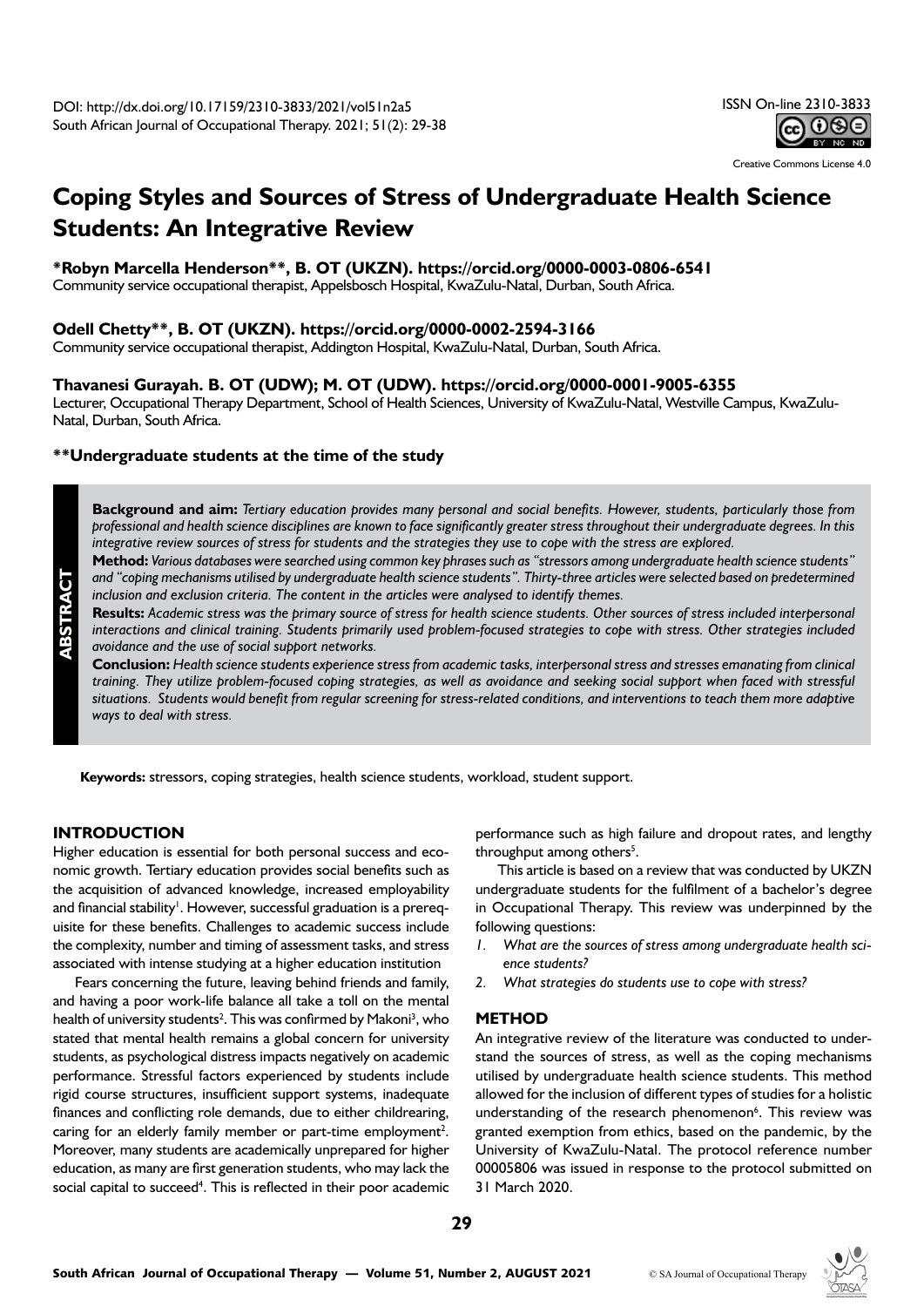Inclusion criteria:

- Articles published between 2000-2020
- Articles on undergraduate health science students.
- All articles were published in English and had to be full text.

Exclusion criteria:

- Articles involving medical students were excluded from the review as they are exposed to different stressors, and the demands and duration of their degree was different to that of other health science disciplines.
- Articles on postgraduate health science students were excluded as they may be exposed to different stressors, and cope differently.

#### **Review process**

The review process was done in phases. The following health databases were searched: Microsoft academic, Refseek, Catalogue search, SagePub, SciELO, Semantic Scholar, Science Direct, Google Scholar, Pubmed, Ebscohost and Medline were used. Pubmed and Medline were searched separately. The following descriptors and Boolean phrases were used as key phrases:

- undergraduate health science students,
- undergraduate occupational therapy students,
- coping mechanisms utilised by undergraduate health science students, OR undergraduate occupational therapy students,
- stressors among undergraduate health science students, OR undergraduate occupational therapy students
- AND sources of stress in undergraduate health science students OR undergraduate occupational therapy students.

The initial searches yielded 60 studies, and the title and abstracts were read in July 2020. The final sample consisted of 33 articles that met the inclusion criteria. The information to be extracted from the studies were defined and categorized, and the full-text articles were read. Data analysis entailed creating a table and extracting the information from all articles into sources of stress and coping strategies. Information was further broken down into themes such as *academic, personal, environmental* factors and *other stressors,* as well as *adaptive and maladaptive coping strategies*. Once all the information was extracted, the themes were constituted, reviewed, and refined, and a flow chart created. The review process is illustrated in Figure 1 (below).





#### **RESULTS**

Twenty five of the 33 studies were quantitative, six were qualitative, and two were systemic reviews. The studies were conducted in various countries including South Africa, Nigeria, Saudi Arabia, the United Kingdom, the United States of America, and Australia. The studies were focused on the perspectives of occupational therapy, physiotherapy, dental therapy, speech pathology, pharmacy, and nursing students. The articles included in this review are presented in Table I (p31), which are organized according to the numerical order of references.

The findings are presented according to the sources of stress and coping strategies utilized by students.

#### **Sources of stress**

Three major sources of stress were identified, which included academic activities, interpersonal/social interactions, and clinical training. Several studies identified academic demands as the most significant source of stress for health science students<sup>7-9</sup>. Students described examinations and a high workload as the major factors contributing to academic stress<sup>10-12</sup>. Interpersonal or social stressors with family and peers were cited in 15 studies<sup>7,11,13-25</sup>. In another study conducted in Saudi Arabia, nursing students identified relationships with hospital staff to be a source of stress<sup>26</sup>.

Stress from clinical training was emphasised by 13 out of the 33 studies7,13,17,18,20,25-32. Poorly staffed clinical departments, fast-paced wards and initial clinical placements were all factors contributing towards the stress of students<sup>28</sup>. High level patient care was also a prevalent stress factor amongst nursing students<sup>13,17,20</sup>. Other stressors that were reported less frequently included personal issues, financial concerns, environmental factors, psychosocial issues, and lack of students' professional skills. Personal stressors consisted primarily of students being stressed about their personal health-related conditions and illnesses<sup>7</sup>.

Financial issues were cited in a study by Gibbons, Dempster and Moutray<sup>28</sup>, where students revealed that they had to work part-time during their undergraduate studies to support themselves. Environmental factors cited as stress inducing included noisy living environments<sup>13</sup>. In terms of psychosocial stressors, final year physiotherapy students described the suffering and death of their patients as a traumatic experience<sup>39</sup>. Another study revealed that high parental expectations and decreased time to participate in leisure activities contributed to the students' psychosocial stress<sup>10</sup>.

Lack of professional knowledge was reported as a source of stress in six out of the 33 studies<sup>13,17,20,23,25,27</sup>. Students felt that they lacked the necessary skills, and that clinical training was not always sufficient<sup>40</sup>. Other stressors identified in this review were concerns about postgraduate opportunities and career choices<sup>7</sup>. The frequency with which the stressors were identified in the reviewed studies is illustrated in Figure 2.



**Figure 1: Flow chart showing the research process. Figure 2: Sources of stress amongst health science students.**

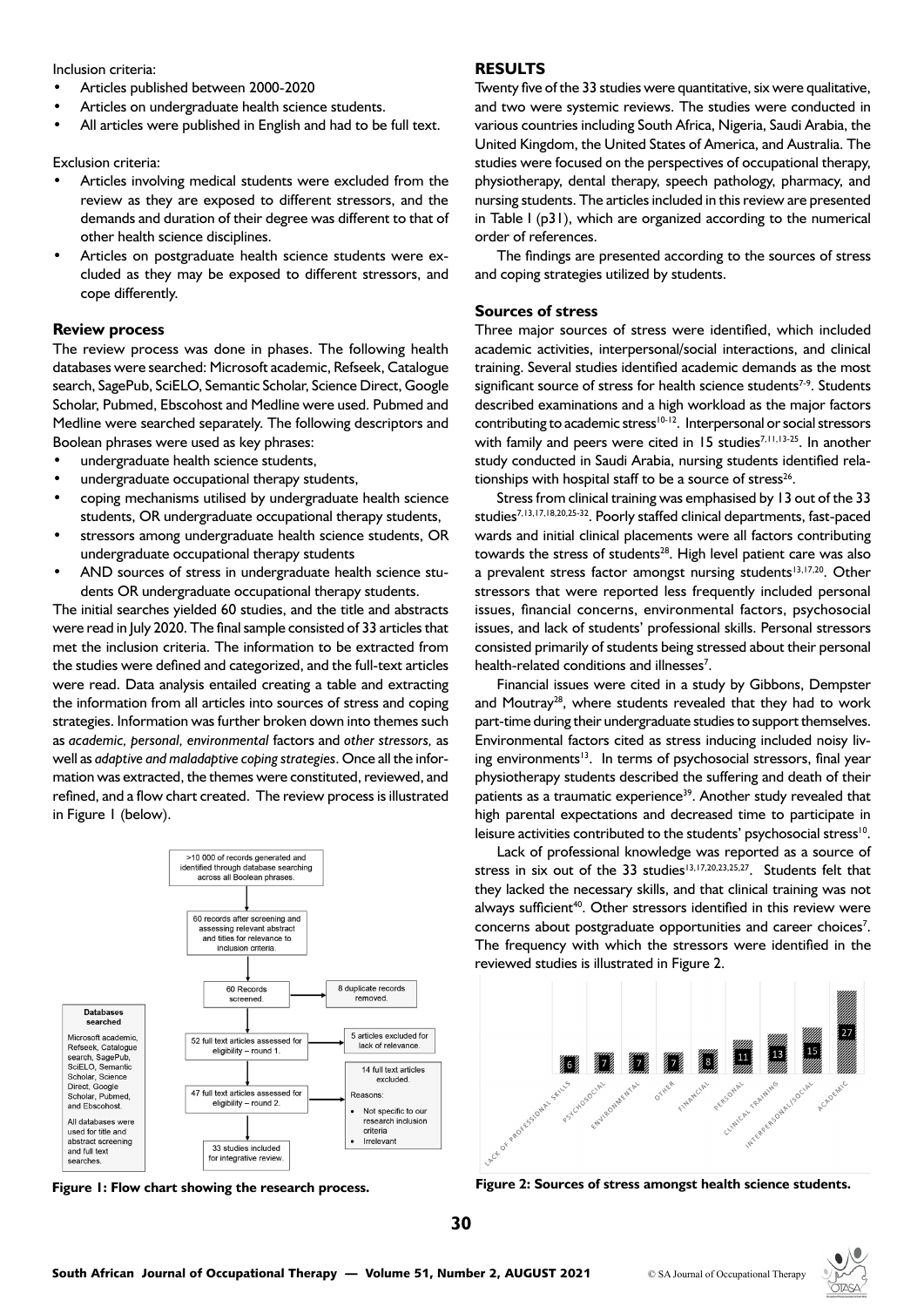#### **Table I: Description of studies showing title, year, methodology, authors, country and findings of study.**

| Title of the journal<br>article                                                                                                                                                                              | <b>Authors</b>                                                                               | Year | Sample size | <b>Methodology</b>                                                                                                                                                                      | <b>Findings</b>                                                                                                                                                                               | <b>Country</b>                      |
|--------------------------------------------------------------------------------------------------------------------------------------------------------------------------------------------------------------|----------------------------------------------------------------------------------------------|------|-------------|-----------------------------------------------------------------------------------------------------------------------------------------------------------------------------------------|-----------------------------------------------------------------------------------------------------------------------------------------------------------------------------------------------|-------------------------------------|
| Sources of stress in a phar-<br>macy student population <sup>7</sup>                                                                                                                                         | Garber, M., Huston,<br>S., & Breese, C.                                                      | 2019 | 721         | Quantitative: survey<br>using the Perceived<br>Stress Scale.                                                                                                                            | Stressors included aca-<br>demic work, pressure to<br>succeed, relationships,<br>postgraduate opportuni-<br>ties, and financial stress.                                                       | <b>United States</b>                |
| Perceived stress and<br>sources of stress among<br>physiotherapy students<br>from three countries <sup>8</sup>                                                                                               | Jacobs, T.,<br>Gummesson,<br>C., Nordmark,<br>E., Ansary, D.,<br>Remedios, L., &<br>Webb, G. | 2018 | 626         | <b>Quantitative: cross-</b><br>sectional study<br>design, using the<br><b>Perceived Stress</b><br>Scale (PSS), and<br>the Undergraduate<br>Source of Stress<br>Questionnaire<br>(USOS). | Academic factors were<br>found to be the most<br>significant, and financial<br>stressors were least<br>significant.                                                                           | Israel,<br>Australia, and<br>Sweden |
| Sources of stress and<br>psychological morbid-<br>ity among undergraduate<br>physiotherapy students <sup>9</sup>                                                                                             | Walsh, J., Feeney, C.,<br>Hussey, J., & Don-<br>nellan, C.                                   | 2010 | 125         | Quantitative:<br>survey using the<br>Undergraduate<br>Sources of Stress<br>Questionnaire and<br>the General Health<br>Questionnaire                                                     | Students experienced<br>academic and personal<br>stressors. 27% of the<br>students presented with<br>psychological morbidity.                                                                 | Ireland                             |
| A cross-sectional study<br>of stress and its sources<br>among health professional<br>students at Makerere<br>University, Uganda <sup>10</sup>                                                                | Amanya, S. B.,<br>Nakitende, J., &<br>Ngabirano, T. D.                                       | 2017 | 258         | Quantitative:<br>descriptive cross-<br>sectional study<br>design, using the<br><b>General Health</b><br>Questionnaire<br>(GHQ-12).                                                      | Stressors included the<br>academic curriculum<br>(38%), high parental<br>expectations (26.7%)<br>and financial problems<br>(24.4%).                                                           | Uganda                              |
| Nature of Stress among<br>Health Science Students in<br>a Malaysian University <sup>11</sup>                                                                                                                 | Othman, C., Fa-<br>rooqui, M., Yusoff,<br>M., & Adawiyah, R.                                 | 2013 | 248         | Quantitative:<br>cross-sectional<br>study, using the<br><b>Medical Student</b><br>Stress Question-<br>naire                                                                             | Female students (60%)<br>were more stressed com-<br>pared to male students.                                                                                                                   | Malaysia                            |
| Source of stressors and<br>emotional disturbances<br>among undergraduate sci-<br>ence students in Malaysia <sup>12</sup>                                                                                     | Radeef, A.S., Faisal,<br>G.G., Ali, S.M., &<br>Ismail, M.K.                                  | 2014 | 194         | Quantitative:<br>Cross sectional.<br>questionnaire-using<br>the Depression<br><b>Anxiety Stress Scale</b><br>$(DASS-21)$ .                                                              | Academic stress was<br>most significant, followed<br>by social /interpersonal<br>stressors.                                                                                                   | Malaysia                            |
| Assessment of Level and<br>Sources of Stress Among<br><b>Allied Health Sciences</b><br>Students of Bayero Univer-<br>sity Kano: A Comparison<br>Between Clinical and Pre-<br>Clinical Students <sup>13</sup> | Muhammad, D.,<br>Ahmad, A., &<br>Usman, J.                                                   | 2019 | 230         | Quantitative:<br>Using the MSSQ<br>(Medical Student<br><b>Stressors</b><br>Questionnaire).                                                                                              | Academic stress was<br>prevalent, with anxiety<br>(84.5%), depression<br>$(64.4\%)$ , and stress<br>(56.7%) rates recorded.                                                                   | Nigeria                             |
| OT students' experience<br>of stress and coping <sup>14</sup>                                                                                                                                                | Govender, P.,<br>Mkhabela, S.,<br>Hlongwane, M.,<br>Jalim, K., & Jetha,<br>C. G              | 2015 | 99          | Quantitative:<br>descriptive survey<br>design using a de-<br>scriptive stress sur-<br>vey and the Ways<br>of Coping Checklist<br>(WCC).                                                 | Academic stress was<br>most prevalent, and<br>7.8% of students were<br>mildly stressed, 49.1%<br>were moderately<br>stressed, 6% were highly<br>stressed, and 0.4%<br>were severely stressed. | South Africa                        |

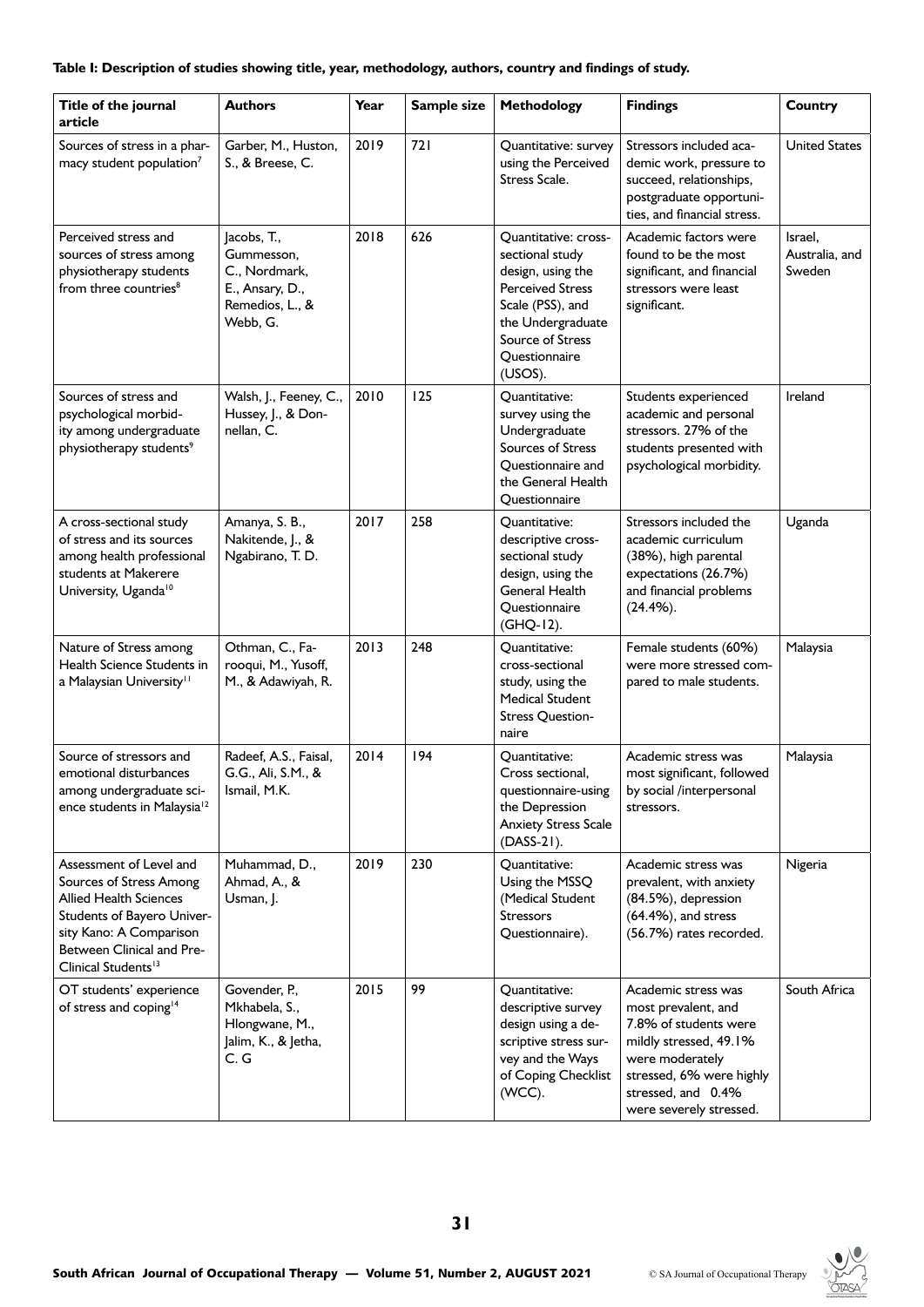| Title of the journal<br>article                                                                                                                                             | <b>Authors</b>                                                                                | Year | Sample size     | Methodology                                                                                                                                                                                                                       | <b>Findings</b>                                                                                                                                                              | <b>Country</b>                    |
|-----------------------------------------------------------------------------------------------------------------------------------------------------------------------------|-----------------------------------------------------------------------------------------------|------|-----------------|-----------------------------------------------------------------------------------------------------------------------------------------------------------------------------------------------------------------------------------|------------------------------------------------------------------------------------------------------------------------------------------------------------------------------|-----------------------------------|
| Resilience in occupational<br>therapy students <sup>15</sup>                                                                                                                | De Witt, P.A.,<br>Monareng, L.,<br>Abraham, A.A.H.,<br>Koor, S., & Saber, R.                  | 2019 | $ $  8          | Quantitative:<br>Descriptive, cross-<br>sectional survey<br>design using the Re-<br>siliency Scale (RS);<br>the Perceived Stress<br>Visual Analogue<br>Scale (PSS) and the<br><b>Health Behaviours</b><br>Questionnaire<br>(HBQ). | Academic stressors were<br>the most prevalent, as<br>well as social and per-<br>sonal stressors                                                                              | South Africa                      |
| Replacing stressful chal-<br>lenges with positive coping<br>strategies: a resilience pro-<br>gram for clinical placement<br>learning <sup>16</sup>                          | Delany, C., Miller, K.<br>J., El-Ansary, D., Re-<br>medios, L., Hosseini,<br>A., & McLeod, S. | 2015 | 6               | Qualitative:<br>A resilience pro-<br>gram was designed<br>consisting of four<br>90-minute sessions.                                                                                                                               | Clinical training was<br>stressful, and students<br>used avoidant coping.                                                                                                    | Australia                         |
| Nursing students'<br>perceived stress, coping<br>strategies, health, and<br>supervisory approaches in<br>clinical practice: A Slovak<br>and Czech perspective <sup>17</sup> | Gurková, E., &<br>Zeleníková, R.                                                              | 2018 | 275             | Quantitative:<br>cross-sectional,<br>descriptive study<br>using the Perceived<br>Stress Scale and the<br>Coping Behaviour<br>Inventory.                                                                                           | Stressors categorized<br>as clinical, academic<br>and social stressors.<br>Problem focused coping,<br>avoidance, transference<br>and remaining positive<br>were used.        | Czech<br>Republic and<br>Slovakia |
| Stress and coping styles in<br>Japanese Nursing stu-<br>dents <sup>18</sup>                                                                                                 | Yamashita, K., Saito,<br>M, & Takao T                                                         | 2012 | 1324            | Quantitative:<br>using the General<br>Health Question-<br>naire and Brief<br>Coping Orienta-<br>tions to Problems<br>Experienced scales.                                                                                          | Academic stressors,<br>interpersonal<br>relationships, and stress<br>from clinical practice.<br>Strategies included social<br>support (61.7%) and<br>avoidant coping (2.7%). | Japan                             |
| Study of stress level in<br>occupational therapy<br>students during their aca-<br>demic curriculum <sup>19</sup>                                                            | Kumar, S., & Jejurka,<br>К.                                                                   | 2005 | 100             | Quantitative:<br>study using a<br>28-item stress<br>questionnaire and<br>Zung's self-rating<br>scale for depres-<br>sion.                                                                                                         | First year students<br>experienced greater<br>academic, social and<br>emotional stress.                                                                                      | India                             |
| A literature review on<br>stress and coping strategies<br>in Nursing students <sup>20</sup>                                                                                 | Leodoro J                                                                                     | 2017 | $\overline{13}$ | Systemic review                                                                                                                                                                                                                   | Stressors included<br>the care of patients,<br>academics, and negative<br>interactions with staff.<br>Problem solving strategies<br>were used.                               | Saudi Arabia                      |
| Alcohol use by<br>occupational therapy<br>students: An exploratory<br>study <sup>21</sup>                                                                                   | McCombie, RP., Ev-<br>ans, A., & Miller, MJ                                                   | 2016 | 81              | Quantitative:<br>using the Modified<br>version of the<br>Michigan alcohol<br>screening test,<br>the Stecker Life<br><b>Stressors Survey</b>                                                                                       | Alcohol use was<br>associated with<br>socialisation. Social<br>support was the primary<br>coping mechanism.                                                                  | <b>United States</b>              |
| Psychological distress<br>among nursing,<br>physiotherapy and<br>occupational therapy<br>students: A longitudinal<br>and predictive study <sup>22</sup>                     | Nerdrum, P., &<br>Rustoen, T.                                                                 | 2009 | 416             | Quantitative:<br>using the StudData<br>questionnaire and<br>the General Health<br>Questionnaire                                                                                                                                   | Students experienced<br>academic stress and had<br>interpersonal problems.                                                                                                   | Norway                            |
| Psychosocial stress factors<br>among mental health nurs-<br>ing students in KSA <sup>23</sup>                                                                               | Seham, M                                                                                      | 2019 | $\overline{10}$ | Qualitative: Inter-<br>pretive qualitative<br>approach involving<br>semi-structured<br>interviews                                                                                                                                 | Stressors included the<br>academic environment,<br>social distress, financial<br>constraints, and interper-<br>sonal relationships.                                          | Saudi Arabia                      |

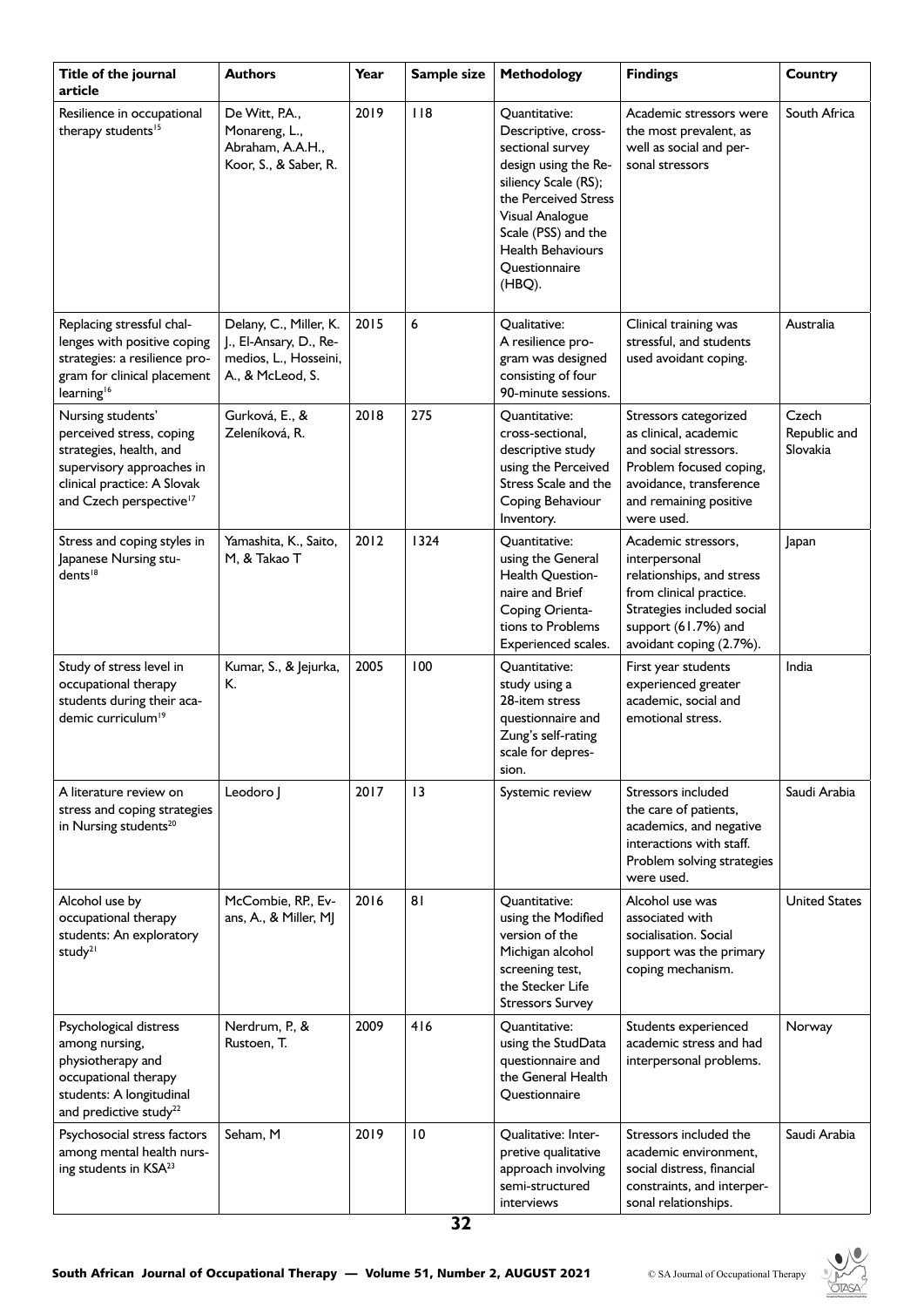| Title of the journal<br>article                                                                                          | <b>Authors</b>                                                                                 | Year | Sample size                                                                                                                                      | Methodology                                                                                                                                                                                                                                                                    | <b>Findings</b>                                                                                                                                                                                              | <b>Country</b>                        |
|--------------------------------------------------------------------------------------------------------------------------|------------------------------------------------------------------------------------------------|------|--------------------------------------------------------------------------------------------------------------------------------------------------|--------------------------------------------------------------------------------------------------------------------------------------------------------------------------------------------------------------------------------------------------------------------------------|--------------------------------------------------------------------------------------------------------------------------------------------------------------------------------------------------------------|---------------------------------------|
| Experienced stressors and<br>coping strategies among<br>Iranian nursing students <sup>24</sup>                           | Seyedfatemi, N.,<br>Tafreshi, M., &<br>Hagani, H.                                              | 2007 | 440                                                                                                                                              | Quantitative:<br>descriptive cross-<br>sectional study<br>using the Student<br>Stress Survey and<br>the Adolescent<br>Coping Orientation<br>for Problems Expe-<br>rienced Inventory.                                                                                           | Stressors included<br>academic and<br>environmental stress,<br>interpersonal problems,<br>and health concerns.                                                                                               | Iran                                  |
| Stress and coping strate-<br>gies among nursing<br>students: an international<br>study <sup>25</sup>                     | Labrague et al                                                                                 | 2018 | 547 (161<br>Greek<br>students,<br>153 Filipino<br>students, and<br>233 Nigerian<br>students)                                                     | Quantitative:<br>Using The Per-<br>ceived Stress Scale<br>(PSS) and the<br>Coping Behaviour<br>Inventory (CBI).                                                                                                                                                                | Academic stress was<br>ranked the highest<br>$(M=2.46, SD=0.78).$<br>Problem focused coping<br>was the most used<br>coping strategy (M=2.68,<br>$SD = 0.72$ ).                                               | Greece,<br>Philippines<br>and Nigeria |
| Examining stress percep-<br>tions and coping strate-<br>gies among Saudi Nursing<br>students <sup>26</sup>               | Labrague L.J.                                                                                  | 2018 | II quantita-<br>tive studies.                                                                                                                    | Systemic review                                                                                                                                                                                                                                                                | Academic stress was the<br>most significant stressor.<br>Students utilized active<br>and passive coping styles.                                                                                              | Saudi Arabia                          |
| Hong Kong baccalaureate<br>nursing students' stress and<br>their coping strategies in<br>clinical practice <sup>27</sup> | Chan, C., So, W., &<br>Fong, D                                                                 | 2009 | 205                                                                                                                                              | Quantitative:<br>survey using the<br>Perceived stress<br>scale, Physio-Psy-<br>cho-Social response<br>scale and Coping<br>Behaviour Inven-<br>tory.                                                                                                                            | A lack of clinical<br>knowledge, taking care<br>of clients and academic<br>stressors induced<br>stress. Coping strategies<br>included problem solving,<br>transference, avoidance<br>and remaining positive. | Hong Kong                             |
| Stress and eustress in nurs-<br>ing students <sup>28</sup>                                                               | Gibbons, C., Demp-<br>ster, M., & Moutray,<br>М.                                               | 2008 | 16                                                                                                                                               | Qualitative:<br>focus group inter-<br>views                                                                                                                                                                                                                                    | Students who coped well<br>used support networks<br>and were positive, to-<br>wards programme issues                                                                                                         | United<br>Kingdom                     |
| Stress, coping and satisfac-<br>tion in nursing students <sup>29</sup>                                                   | Gibbons, C., Demp-<br>ster, M., & Moutray,<br>M.                                               | 2011 | 171                                                                                                                                              | Qualitative using<br>The General Health<br>Questionnaire.                                                                                                                                                                                                                      | Stressors included<br>academic and fieldwork<br>demands. Coping strate-<br>gies included avoidance<br>and using social support.                                                                              | United<br>Kingdom                     |
| Perceived stressors of oral<br>hygiene students in the<br>dental environment <sup>30</sup>                               | Gordon, N., Rayner,<br>C., Wilson, V.,<br>Crombie, K., Shaikh,<br>A., & Yasin-Harnek-<br>ar, S | 2016 | 89 (3rd year<br>Bachelor of<br>Oral Health<br>students)                                                                                          | Quantitative:<br>Using the DES<br>questionnaire;<br>and the Maslach<br><b>Burnout Inventory</b><br>(MBI).                                                                                                                                                                      | First and second year<br>students identified theo-<br>retical learning as most<br>stressful, whereas the<br>3rd year group reported<br>clinical training as most<br>stressful.                               | South Africa                          |
| Perceived stress and well-<br>being amongst Dental Hy-<br>giene and Dental Therapy<br>Students <sup>31</sup>             | Harris, M., Wilson,<br>J., Holmes, S., &<br>Radford, D.                                        | 2017 | 72 dental<br>hygiene and<br>dental thera-<br>py students,<br>and 80 final<br>year out-<br>reach dental<br>students (as<br>a comparison<br>group) | Quantitative:<br>survey using the<br><b>Dental Environment</b><br>Stress questionnaire<br>(DES); Depres-<br>sion Anxiety Stress<br>Scales (DASS21);<br>Scales of Psycho-<br>logical Well-Being<br>(SPWB); Valuing<br>Questionnaire<br>(VQ); and the Adult<br>Hope Scale (AHS). | Stressors included<br>academic work and field-<br>work practice.                                                                                                                                             | United<br>Kingdom                     |

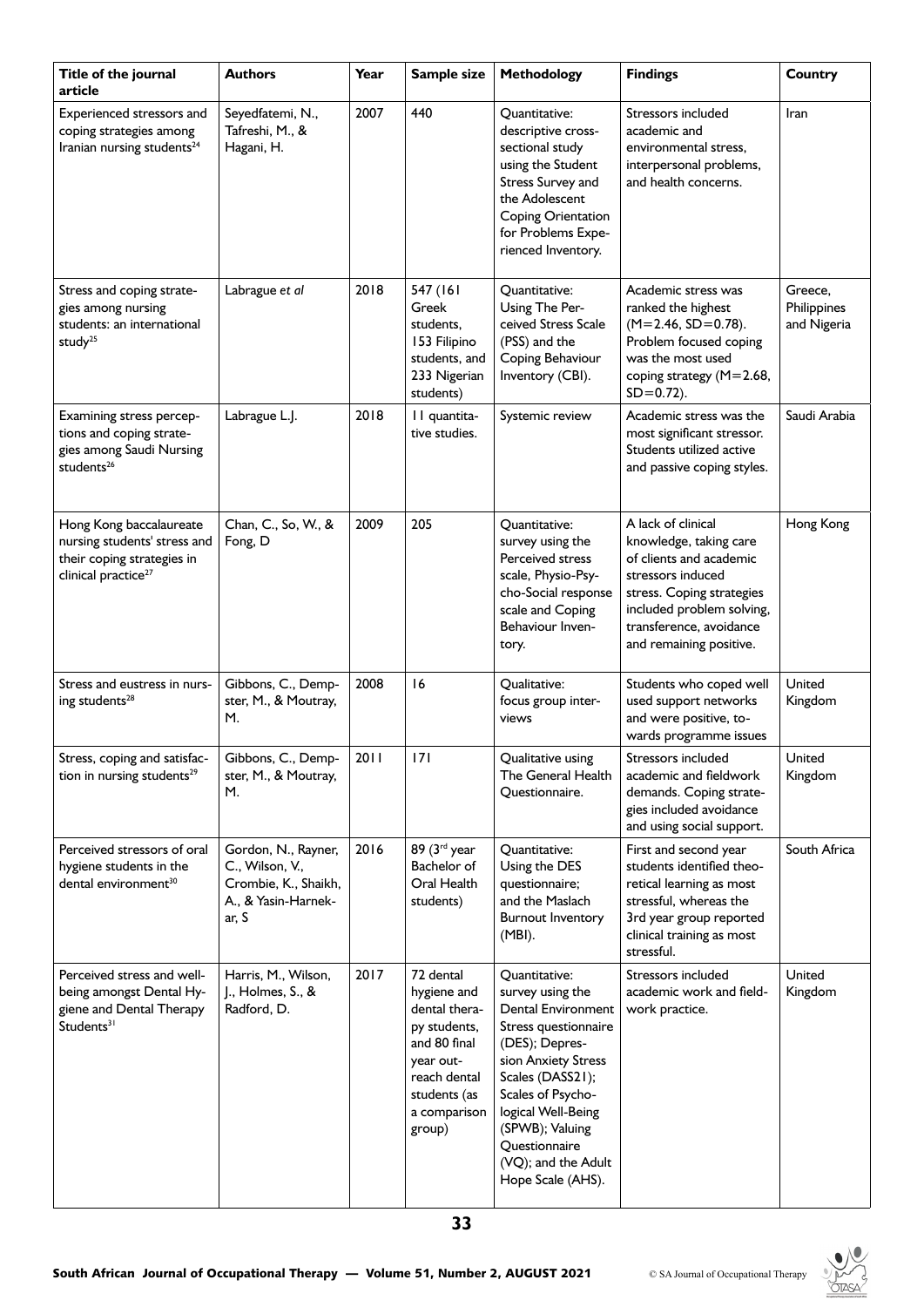| Title of the journal<br>article                                                                                                                                                                                                              | <b>Authors</b>                                                                                                                                                                          | Year | Sample size                           | <b>Methodology</b>                                                                                                                                                                                                                                                         | <b>Findings</b>                                                                                                                                                          | <b>Country</b>                        |
|----------------------------------------------------------------------------------------------------------------------------------------------------------------------------------------------------------------------------------------------|-----------------------------------------------------------------------------------------------------------------------------------------------------------------------------------------|------|---------------------------------------|----------------------------------------------------------------------------------------------------------------------------------------------------------------------------------------------------------------------------------------------------------------------------|--------------------------------------------------------------------------------------------------------------------------------------------------------------------------|---------------------------------------|
| Stress sources in nursing<br>practice. Evolution during<br>nursing training <sup>32</sup>                                                                                                                                                    | Zupiria Gorostidi,<br>X., Huitzi Egilegor,<br>X., Jose Alberdi<br>Erice, M., Jose<br>Uranga Iturriotz, M.,<br>Eizmendi Garate, I.,<br>Barandiaran Lasa.<br>M., & Sanz Cas-<br>cante, X. | 2007 | 69                                    | Quantitative:<br>Using components<br>of the KEZKAK,<br>STAI and demo-<br>graphic question-<br>naires.                                                                                                                                                                      | Stressors included<br>academic and social<br>stressors, and the lack of<br>professional knowledge.                                                                       | Spain                                 |
| Perceptions of stress, time<br>management and coping<br>strategies of speech pa-<br>thology students on clinical<br>placement <sup>33</sup>                                                                                                  | Lincoln, M., &<br>Adamson, B.                                                                                                                                                           | 2004 | Timel: 62<br>Time 2: 36<br>Time 3: 48 | Quantitative:<br>Using the Perceived<br>Stress Scale and<br>Australian Time<br>and Organization<br>Management Scale<br>(ATOMS).                                                                                                                                            | Coping strategies in-<br>cluded problem focused<br>coping, optimism and<br>using social support.                                                                         | Australia                             |
| Causes of Stress and Cop-<br>ing Strategies Adopted<br>by Undergraduate Health<br>Professions Students in a<br>University in the United<br>Arab Emirates <sup>34</sup>                                                                       | Gomathi, K.,<br>Ahmed, S., & Sreed-<br>haran, J.                                                                                                                                        | 2013 | 212                                   | Quantitative:<br>survey using the<br>brief COPE inven-<br>tory                                                                                                                                                                                                             | Stressors included<br>academic and health<br>related stress. Religion<br>and praying were coping<br>strategies.                                                          | <b>United Arab</b><br><b>Emirates</b> |
| The role of religiosity, cop-<br>ing strategies, self-efficacy<br>and personality dimensions<br>in the prediction of Iranian<br>undergraduate rehabilita-<br>tion interns' satisfaction<br>with their clinical experi-<br>ence <sup>35</sup> | Mirsaleh, Y., Rezai,<br>H., Kivi, S., &<br>Ghorbani, R.                                                                                                                                 | 2010 | 318                                   | Quantitative:<br>cross-sectional<br>survey using the<br>Islamic Religios-<br>ity Scale, Ways of<br>Coping Question-<br>naire, General<br>Self-efficacy Scale,<br>NEO Five Fac-<br>tor Inventory, and<br>Satisfaction with<br><b>Clinical Experiences</b><br>Questionnaire. | Religiosity, problem-fo-<br>cused coping and general<br>self-efficacy were good<br>predictors of satisfaction<br>with clinical internship in<br>rehabilitation students. | Iran                                  |
| Nursing students' stress<br>and coping strategies dur-<br>ing clinical training in KSA <sup>36</sup>                                                                                                                                         | Waled, A.M., &<br>Badria, M.A.                                                                                                                                                          | 2019 | 125                                   | Quantitative:<br>Descriptive cross-<br>sectional study                                                                                                                                                                                                                     | Stressors included<br>academic stress, a lack of<br>professional knowledge<br>and competitive relation-<br>ships with peers.                                             | Saudi Arabia                          |
| Dealing with stress:<br>Patterns of self-comfort<br>among healthcare stu-<br>dents <sup>37</sup>                                                                                                                                             | Vera Dahlqvist, A. S.,<br>& Astrid, N.                                                                                                                                                  | 2018 | 168                                   | Qualitative:<br>focus group.                                                                                                                                                                                                                                               | Emotion focused styles of<br>coping were used.                                                                                                                           | Sweden                                |
| Predictors of mental dis-<br>tress among undergradu-<br>ate health science students<br>of Hawassa University,<br>College of Medicine and<br>Health Sciences, Hawassa,<br>SNNPR, Ethiopia: a cross-<br>sectional study <sup>38</sup>          | Bedaso, A., Duko,<br>B., & Yeneabat, T.                                                                                                                                                 | 2020 | 309                                   | Quantitative:<br>cross-sectional<br>study design                                                                                                                                                                                                                           | A lack of social support<br>and the excessive use of<br>substances were strong<br>predictors of mental<br>distress.                                                      | Ethiopia                              |

### **Strategies used by students to cope with stress**

Students used a variety of strategies to help them cope with stress. Problem-focused coping was identified as one of the most used coping strategies<sup>14,20,25</sup>. Avoidance was another commonly used strategy, which involved students waiting for others to solve their problems, or avoiding teachers, but this approach led to difficulties in clinical training<sup>33</sup>. Other negative coping strategies that were not health promoting was avoidance (17%), transference (11%) and substance use by 2% of the sample.

Students used social support networks as a strategy for coping, as indicated in eight of the 33 studies<sup>14,16,18,21,24,29,33,39</sup>. The frequency with which various coping strategies were used by students in the

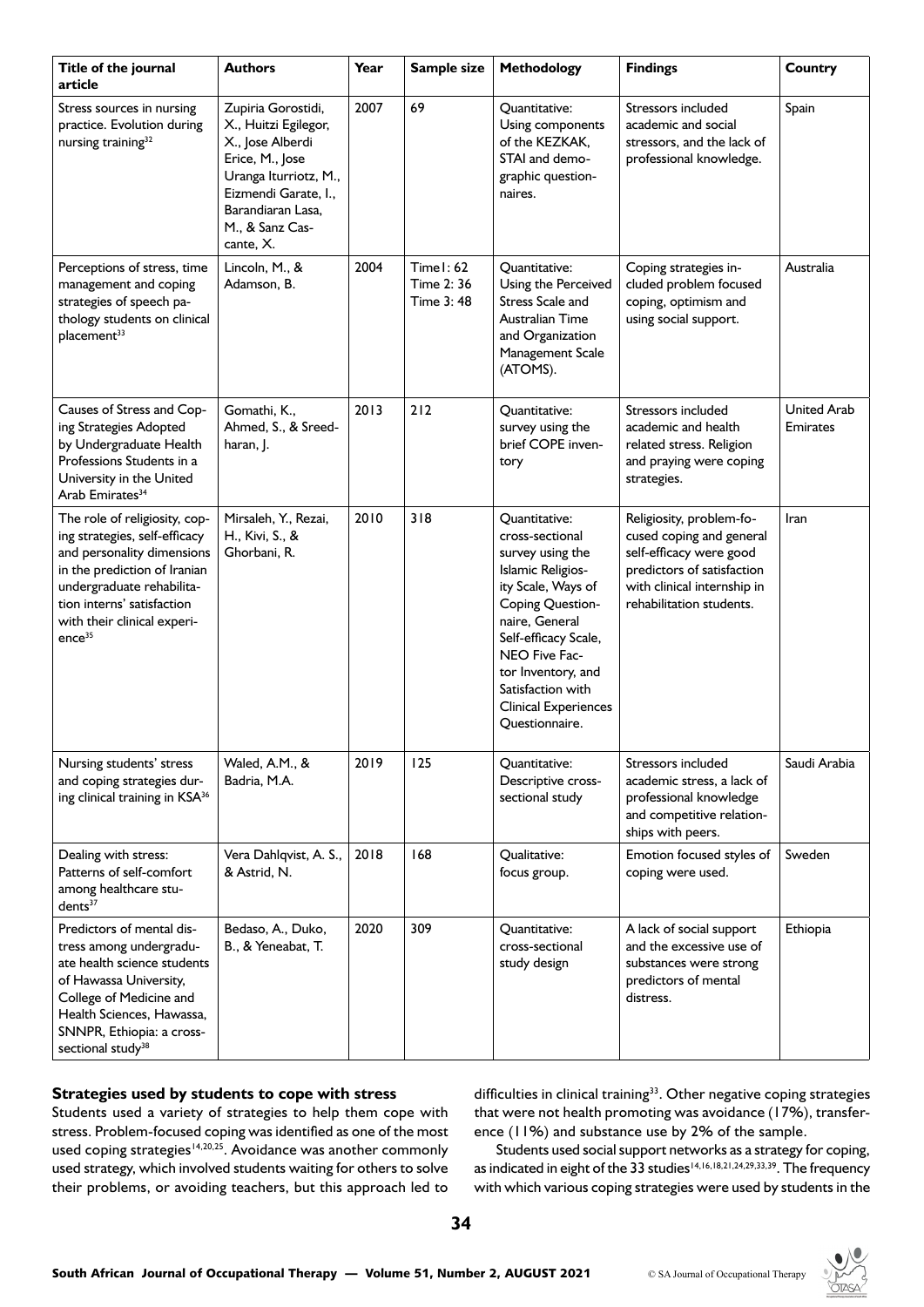

**Figure 3: Pie graph showing coping strategies of students.**

reviewed studies can be seen in Figure 3.

#### **DISCUSSION**

Health science students experience significantly higher levels of stress as compared to students in other disciplines<sup>41</sup>. Academic related stress was most prevalent amongst health science students<sup>7-9</sup> and appeared to increase over the four-year occupational therapy course, with final year students perceiving it to be the greatest source of stress<sup>12</sup>. Examinations and an increased workload were most significant<sup>10-12</sup>, which was attributed to students' poor time management34. This was reiterated by Mohamadkhani *et al*42 who stated that efficient time management skills were an important predictor for academic performance, reduced stress levels and increased productivity<sup>42</sup>.

Clinical training was also identified as a source of stress<sup>28</sup>; due to understaffed clinical settings, high turnover in wards and problematic clinical placements. Garber *et al*. 7 described fieldwork rotations to be stressful for pharmacy students, who were concerned about their performance in these experiential rotations. Negative relationships with faculty members were identified as one of the key social stressors<sup>7</sup>. A poor relationship with staff can result in decreased academic performance, as students find it difficult to approach lecturers or clinical supervisors. Social stress was cited in Gomathi *et al.*34, who reported that competitive relationships amongst peers was stressful. These competitive interpersonal relationships have been found to negatively impact on students' available support systems. Family conflicts were also found to compound the stress experienced by students, due to a negative impact on the students' available support networks $^{21}$ .

Gomathi *et al*. 34, reported that the main psychosocial stressors experienced by students were high parental expectations, lack of adequate leisure time, and anxiety about the future, which centred about future unemployment. Psychosocial stresses of students included difficulties in processing the death or suffering of their patients<sup>39</sup>. Peters et al<sup>43</sup>, suggested that health providers are constantly exposed to the death and suffering of their clients, which can serve as a subconscious reminder of their own mortality. Students' health-related conditions were also stress inducing<sup>7,13</sup>. Students with chronic illnesses, or those who had surgeries found it difficult to manage these additional stressors<sup>7</sup>. Binge eating disor-

ders and obesity were prevalent in first generation students<sup>44</sup>. These findings were in stark contrast to what has been reported in developing countries, such as South Africa, where many students presented with food insecurity and malnutrition<sup>45</sup>. Dominguez-Whitehead<sup>45</sup> highlighted that South African university students were subjected to food insecurity because of limited funds.

Environmental factors such as noisy environments and the climate within the university and clinical settings were also stress inducing. Servilha and Delatti<sup>46</sup>, reported that increased noise levels were a major stressor for undergraduate health science students, which impacted their studies negatively. Financial stress was another source of stress identified within this integrative review. In one of the studies, it was found that students needed to secure part-time employment to alleviate their financial burdens<sup>28</sup>. University students with financial stress were likely to present with decreased academic performance, as they struggled to balance work and completing

academic tasks<sup>47</sup>. This continues to be a problem particularly in developing countries, including South Africa, with many students on financial aid. A lack of professional knowledge was the least reported stressor within this integrative review. These students felt that clinical training was inadequate, and that they continued to lack the necessary clinical skills<sup>23</sup>.

#### **Coping strategies of health science students**

Students used a variety of coping strategies, including problem focused coping and emotion focused coping. It was found that students with high levels of resilience and optimism tended to respond to stress with adaptive coping strategies, such as task-oriented and active coping, whilst those with high levels of pessimism were likely to use maladaptive strategies, such as disengagement, denial, and venting of emotions. Some of the adaptive strategies included remaining positive and using social support. Other negative coping strategies included avoidance, transference, and substance use to cope with stress.

As can be seen in Figure 3, health science students were more likely to utilize problem-focused coping  $(20%)$ <sup>14,17,20,24-27,34,35,36,41</sup>, in contrast to emotional-focused coping (13%)<sup>14,16,24,34,35,37,39</sup>. Problem focused coping involves taking control of the stressor by either seeking information or assistance in handling the situation, whereas emotional focused coping included avoidance (17%)<sup>17,24,25,27,29,33,34,35,36</sup> and seeking social support<sup>14,16,18,21,24,29,33,35</sup> (15%). Govender *et al<sup>14</sup>* found that only 2% of occupational therapy students at the University of KwaZulu-Natal between the first and fourth year of study used problem-focused coping<sup>13</sup>. This strategy consisted of identifying, planning, analysing potential solutions and taking the necessary actions to solve the problem<sup>48</sup>. Other studies revealed that health science students employed a range of problem-focused coping strategies such as "managing their time, seeking information and sport and recreational activities, or they employ emotion-focused strategies such as tension reduction strategies, such as exercising, balanced diet, getting enough sleep, and engaging in constructive leisure activities"14.

#### *Adaptive coping strategies*

Remaining positive was cited in 11 out of the 33 studies included in this integrative review<sup>14,17,20,24-27,34,35,36,39</sup>. Students were found

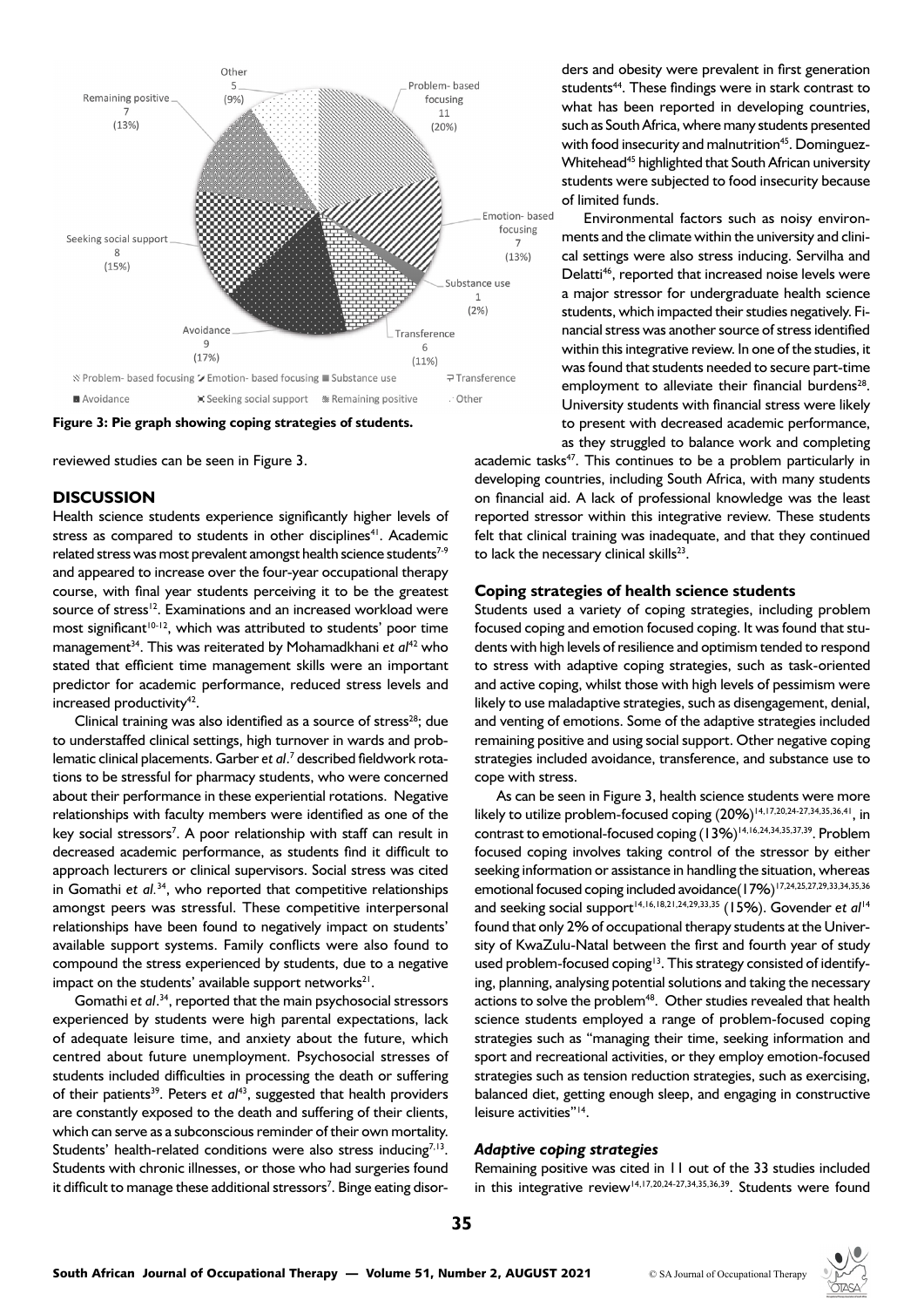to adopt a positive attitude and mind-set in response to stressful events, confirming the use of hopefulness and optimism as a coping style<sup>36</sup>. A positive mind-set is likely to prevent students from resorting to helpless coping styles. Students were reported to be engaged in problem-focused methods of coping where they actively sought ways to cope with different stressors. Coping approaches included the development of solutions to their problems, and the seeking of assistance from student support services<sup>26</sup>. Another adaptive coping style identified was seeking social support. Support from family and friends is crucial in enabling a student to successfully integrate into university life, and a poor support network is a strong predictor of mental distress<sup>38</sup>. This approach entailed students talking about their problems with family and friends<sup>48</sup>. One study identified 61.7% of nursing students from a cohort of 1324 students who used social support as a means of coping $17$ .

Emotion-focused coping was cited in seven out of the 33 articles<sup>14,16,24,34,35,37,39</sup>, where the individual tried to minimise the stressor, and they felt better, but the problem remained unsolved. Other strategies used by students included remaining positive, transference, and other non-specific methods, such as remaining positive or optimistic,<sup>17,27</sup> and substance use.

#### *Maladaptive coping strategies*

Students who engaged in avoidance behaviours often participated in activities such as procrastination, substance use and playing video games. These students were unlikely to identify the positive aspects of a situation<sup>24</sup>, which indicated a negative worldview and tendency to utilise avoidant coping styles. McCombie *et al*21 postulated that some students used substance use as a coping strategy. Problematic family relationships resulted in a lack of social support, resulting in the increased tendency to use substances. With emotion-focused coping, the stressor is not analysed or resolved, but rather indirectly managed, and may include maladaptive coping strategies, such as substance use, avoidance, or transference, self-blame, denial, minimisation, sleeping, eating, wishful thinking and keeping to oneself.

# **LIMITATIONS**

The limitation in this study was that the researchers were undergraduate students and novice researchers. This could have affected the analysis and information extracted during the integrative review. However, having the project supervised by a more experienced researcher mitigated this limitation.

#### **RECOMMENDATIONS**

Based on the researchers' analysis, the following recommendations are made:

- Health science and other professional degrees are associated with an increased academic workload, due to the clinical training component. Therefore, there is a need for health science disciplines to review their course structures, and the number and timing of assessments, to reduce the stress on students.
- Interventions to support students should be emphasised for first year orientation programmes. Thereafter student support services could send out electronic stress questionnaires to students, which could be conducted biannually, at the beginning and end of the academic year, allowing support services to screen for any students who may be struggling, and ensure timely support, nuanced to the students' needs<sup>39</sup>. Students who experienced the death of a patient can be referred to a psychologist or student counsellor to assist them in coping with this loss. Research has shown that students do experi-

ence stress because of their patients' suffering and death<sup>49</sup>. Some believe that academic support should be compulsory for health science students, who are often reluctant to attend sessions voluntarily<sup>50</sup>. Moreover, it is recommended that student support services must address the academic and emotional needs of students, and support must be nuanced to the students' needs.

- Workshops aimed at addressing budgeting skills would be useful in assisting students to better manage their finances and reduce financial stress.
- The clinical supervisor-student bond may be strengthened during annual workshops for supervisors to ensure students are well supported during their fieldwork blocks. King, Edlington and Williams<sup>51</sup>, suggested that both the student and the clinical supervisor require training to ensure effective clinical supervision.

# **CONCLUSION**

The purpose of this integrative review was to determine the sources of stress for health science students in undergraduate programmes, and strategies that they used to cope with stress as reported in international published peer reviewed articles. The sources of stress included academic demands, social and personal factors, financial worries, and stress as a result of clinical training. Other stressinducing factors included environmental influences, psychosocial factors, and feelings of inadequacy in relation to professional knowledge. Most students reported the use of problem-focused coping in response to increased stress, while others used maladaptive coping styles, such as substance use and other avoidant behaviours. The multitude of stressors and maladaptive coping necessitates the need for support to be timeously accessed by students. The implementation of online semester check-ins would be beneficial in allowing support services to identify students requiring additional support. Students' mental health are predictors for how well they will cope in tertiary education, and specifically with the demands of the health science programmes. It is imperative they access timely support, nuanced to their academic and personal needs.

# **AUTHOR CONTRIBUTIONS**

Odell Chetty and Robyn Henderson conducted the initial article search, information extraction, data analysis, writing, editing and submission of the article. Thavanesi Gurayah conceptualised and supervised the project and edited the final manuscript.

#### **Acknowledgements**

The authors wish to acknowledge the other members of their research team Lerato Xulu, Nelly Zulu, Zama Mzobe and Nqobile Mhlope who assisted in conducting the review.

#### **REFERENCES:**

- 1. Chan R. Understanding the purpose of higher education: An analysis of the economic and social benefits for completing a college degree. Journal of Education Policy, Planning and Administration, 2016; 6(5): 1-40. [https://www.researchgate.net/publication/305228497\\_](https://www.researchgate.net/publication/305228497_Understanding_the_purpose_of_higher_education_An_analysis_of_the_economic_and_social_benefits_for_completing_a_college_degree) Understanding the purpose of higher education An analy[sis\\_of\\_the\\_economic\\_and\\_social\\_benefits\\_for\\_completing\\_a\\_col](https://www.researchgate.net/publication/305228497_Understanding_the_purpose_of_higher_education_An_analysis_of_the_economic_and_social_benefits_for_completing_a_college_degree)lege degree
- 2. Grabowski C, Rush M, Ragen K, Fayard V, Watkins-Lewis K. Today's Non-Traditional Student: Challenges to Academic Success and Degree Completion. Inquiries Journal/Student Pulse, 2016; 8(03).
- 3. Makoni M. Mental health a worry for student affairs worldwide.

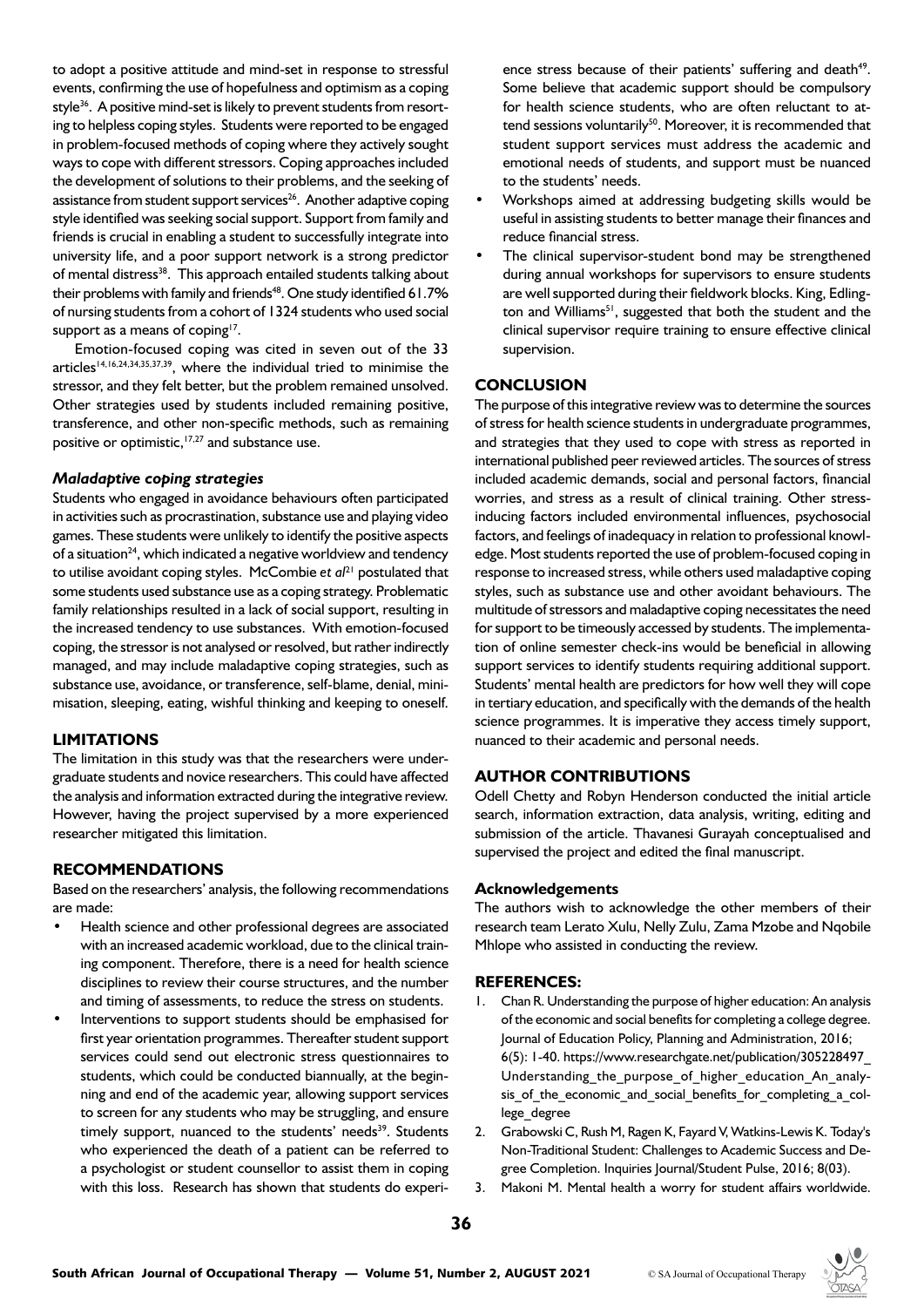Journal of Student Affairs in Africa, 2016; 4(2): 65-66. https://doi:10.14426/jsaa.v4i2.1524 http://www.inquiriesjournal.com/a?id=1377

- 4. Dhunpath R, Vithal R. Alternative access to higher education. Cape Town: Pearson. 2014. https://doi:10.1163/22125868-12340091
- 5. Tewari DD, Ilesanmi KD, Serpa S. Teaching and learning interaction in South Africa's higher education: Some weak links. Cogent Social Sciences, 2020; 6:1. https://doi:10.1080/23311886.2020.1740519
- 6. Samaan, Z., Mbuagbaw, L., Kosa, D., Borg Debono, V., Dillenburg, R., Zhang, S., Fruci, V., Dennis, B., Bawor, M., & Thabane, L. (2013). A systematic scoping review of adherence to reporting guidelines in health care literature. Journal of multidisciplinary healthcare, 6, 169–188. https://doi.org/10.2147/JMDH.S43952
- 7. Garber M, Huston S, Breese C. Sources of stress in a pharmacy student population. Currents in Pharmacy Teaching and Learning, 2019; 11(4): 329-337. https://doi:10.1016/j.cptl.2019.01.014
- 8. Jacobs T, Gummesson C, Nordmark E, Ansary D, Remedios L, Webb G. Perceived stress and sources of stress among physiotherapy students from 3 countries. Journal of Physical Therapy Education, 2012; 26(3): 57–65. https://doi:10.1097/00001416-201207000-00008
- 9. Walsh J, Feeney C, Hussey J, Donnellan C. Sources of stress and psychological morbidity among undergraduate physiotherapy students. Physiotherapy, 2010; 96(3): 206-212. https://doi:10.1016/j.physio.2010.01.005
- 10. Amanya SB, Nakitende J, Ngabirano TD. A cross-sectional study of stress and its sources among health professional students at Makerere University, Uganda. Nursing open, 2017; 5(1): 70–76. https://doi.org/10.1002/nop2.113
- 11. Othman C, Farooqui M, Yusoff M, Adawiyah R. Nature of Stress among Health Science Students in a Malaysian University. Procedia - Social and Behavioral Sciences, 2013; 105: 249-257. https://doi:10.1016/j.sbspro.2013.11.026
- 12. Radeef AS, Faisal GG, Ali SM, Ismail MK. Source of stressors and emotional disturbances among undergraduate science students in Malaysia. International Journal of Medical Research & Health Sciences, 2014; 3(2). https://doi:10.5958/j.2319-5886.3.2.082
- 13. Muhammad D, Ahmad A, Usman J. Assessment of Level and Sources of Stress among Allied Health Sciences Students of Bayero University Kano: A Comparison between Clinical and Pre-Clinical Students. Education in Medicine Journal, 2019; 11(1): 11-19. https://doi:10.21315/eimj2019.11.1.2
- 14. Govender P, Mkhabela S, Hlongwane M, Jalim K, Jetha CG. OT student's experience of stress and coping. South African Journal of Occupational Therapy, 2015; 45: 34-39. http://dx.doi.org/10.17159/2310-3833/2015/v45n3/a7
- 15. De Witt PA, Monareng L, Abraham AAH, Koor S, Saber R. Resilience in occupational therapy students. South African Journal of Occupational Therapy, 2019; 49(2): 33-41. https://dx.doi.org/10.17159/23103833/2019/vol49n2a6
- 16. Delany C, Miller KJ, El-Ansary D, Remedios L, Hosseini A, McLeod S. Replacing stressful challenges with positive coping strategies: a resilience program for clinical placement learning. Advances in health sciences education: theory and practice, 2015; 20(5): 1303–1324. https://doi.org/10.1007/s10459-015-9603-3
- 17. Gurková E, Zeleníková R. Nursing students' perceived stress, coping strategies, health and supervisory approaches in clinical practice: A Slovak and Czech perspective. Nursing Education Today, 2018; 65: 4-10. https://doi.org/10.1016/j.nedt.2018.02.023
- 18. Yamashita K, Saito M, Takao T. Stress and coping styles in Japanese nursing students. International Journal of Nursing Practice. 2012;18(5):489-496.
- 19. Kumar S, Jejurka K. Study of stress level in occupational therapy students during their academic curriculum. The Indian Journal of Occupational Therapy, 2005; 37(1): 5-14.
	- [http://dx.doi.org/10.17159/2310-3833/2015/v45n3/a7](http://dx.doi.org/10.17159/2310-3833/2015/v45n3/a7 )
- 20. Leodoro J. A literature review on stress and coping strategies in nursing students. Journal of Mental Health, 2017; 25(4). https://do i:10.1080/09638237.2016.1244721
- 21. McCombie RP, Evans A, Miller MJ. Alcohol Use by Occupational Therapy Students: An Exploratory Study. Occupational Therapy in Mental Health, 2016; 32(1): 1-15, https://doi:10.1080/0164212X.2015.1079514
- 22. Nerdrum P, Rustoen T. Psychological distress among nursing, physiotherapy and occupational therapy students: A longitudinal and predictive study. Scandinavian Journal of Educational Research, 2009; 53(4): 363-378. https://doi.org/10.1080/00313830903043133
- 23. Seham M. Psychosocial stress factors among mental health nursing students in KSA. Journal of Taibah University Medical Sciences, 2019; 14(1): 60-66. https://doi:10.1016/j.jtumed.2018.11.006
- 24. Seyedfatemi N, Tafreshi M, Hagani H. Experienced stressors and coping strategies among Iranian nursing students. BMC Nursing, 2007; 6(1). https://doi:10.1186/1472-6955-6-11
- 25. Labrague LJ, McEnroe-Petitte DM, Papathanasiou IV, Edet OB, Tsaras K, Leocadio MC, Colet P, Kleisiaris CF, Fradelos EC, Rosales RA, Vera Santos-Lucas K, Velacaria P. Stress and coping strategies among nursing students: an international study. Journal of Mental Health, 2018; 27(5): 402–408.

https://doi.org/10.1080/09638237.2017.1417552

- 26. Labrague LJ, McEnroe-Petitte DM, De Los Santos J, Edet OB. Examining stress perceptions and coping strategies among Saudi nursing students: A systematic review. Nurse Education Today, 2018; 65: 192–200. https://doi.org/10.1016/j.nedt.2018.03.012
- 27. Chan C, So W, Fong D. Hong Kong baccalaureate nursing students' stress and their coping strategies in clinical practice. Journal of Professional Nursing, 2009; 25(5): 307-313. https://doi:10.1016/j.profnurs.2009.01.018
- 28. Gibbons C, Dempster M, Moutray M. Stress and eustress in nursing students. Journal of Advanced Nursing, 2008; 61(3): 282-290. https://doi:10.1111/j.1365-2648.2007.04497.x
- 29. Gibbons C, Dempster M, Moutray M. Stress, coping and satisfaction in nursing students. Journal of Advanced Nursing, 2011; 67(3): 621–632. https://doi.org/10.1111/j.1365-2648.2010.05495.x
- 30. Gordon N, Rayner C, Wilson V, Crombie K, Shaikh A, Yasin-Harnekar S. Perceived stressors of oral hygiene students in the dental environment. African Journal of Health Professions Education, 2016; 8(1): 20-24. https://doi:10.7196/AJHPE.2016.v8i1.422
- 31. Harris M, Wilson J, Holmes S, Radford D. Perceived stress and wellbeing among dental hygiene and dental therapy students. British Dental Journal, 2017; 222(2): 101-106. https://doi:10.1038/sj.bdj.2017.76
- 32. Zupiria Gorostidi X, Huitzi Egilegor X, Jose Alberdi Erice M, Jose Uranga Iturriotz M, Eizmendi Garate I, Barandiaran Lasa M, Sanz Cascante X. Stress sources in nursing practice. Evolution during nursing training. Nurse Education Today, 2007; 27(7): 777-787. https://doi:10.1016/j.nedt.2006.10.017
- 33. Lincoln M, Adamson B. Perceptions of stress, time management and coping strategies of speech pathology students on clinical placement. Advances in speech language pathology. 2004; 6(2): 91-99. https://doi.org/10.1080/14417040410001708512
- 34. Gomathi K, Ahmed S, Sreedharan J. Causes of Stress and Coping Strategies Adopted by Undergraduate Health Professions Students in a University in the United Arab Emirates. Sultan Qaboos Univer-